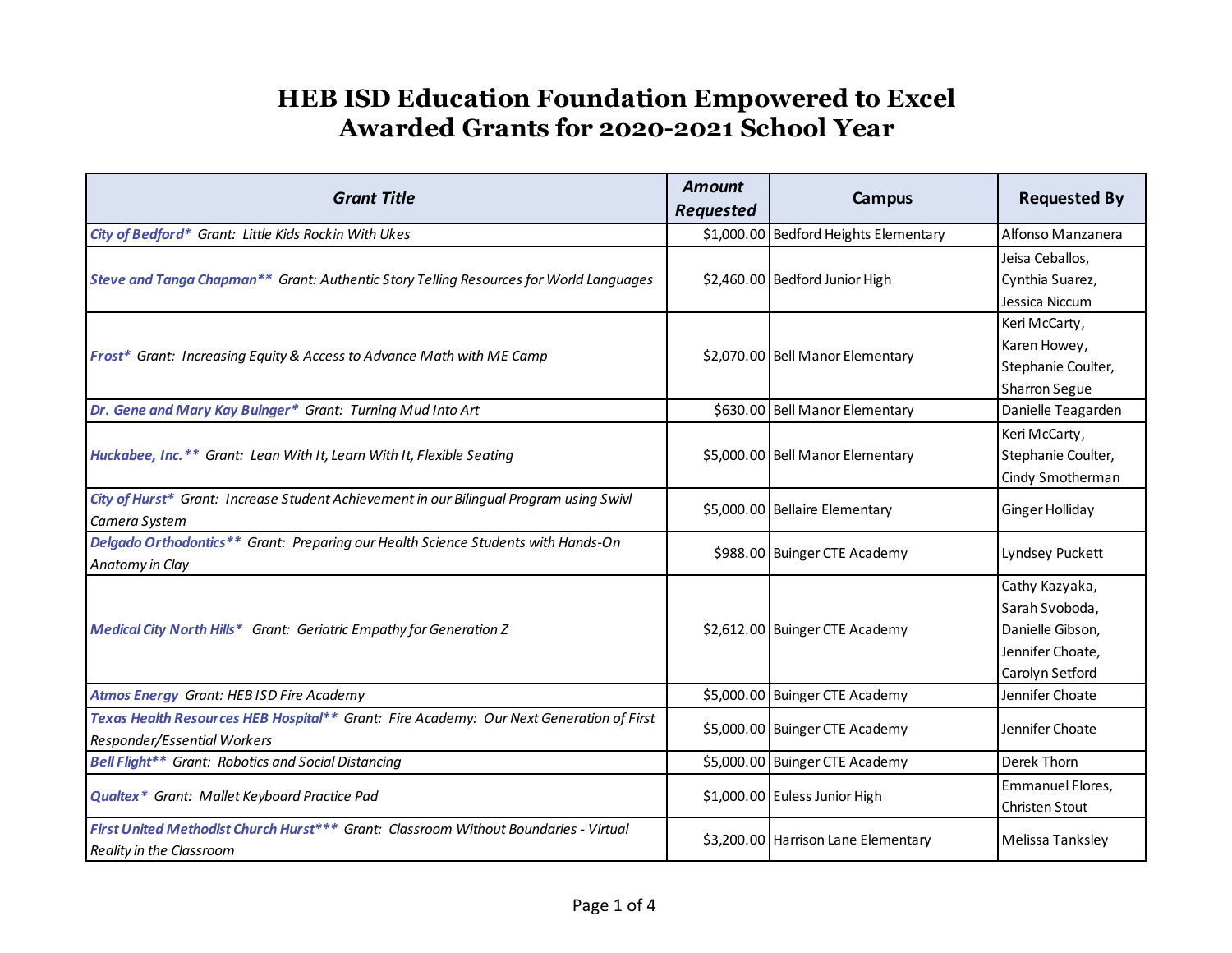| <b>Grant Title</b>                                                                                 | Amount<br><b>Requested</b> | Campus                             | <b>Requested By</b>                                                                  |
|----------------------------------------------------------------------------------------------------|----------------------------|------------------------------------|--------------------------------------------------------------------------------------|
| <b>Parker Law Firm* * Grant: KEYS Graduate Scholarship Fund <math>\psi</math></b>                  |                            | \$3,000.00 KEYS High School        | Marla Ware                                                                           |
| Linebarger Attorneys at Law** Grant: Learning Happens Everywhere                                   |                            | \$3,248.00 Lakewood Elementary     | Cameron Ramirez                                                                      |
| Steve and Claudia Sue Meeks** Grant: Buddy Benches                                                 |                            | \$2,488.00 Lakewood Elementary     | Julie Scott,<br>Caroline Golden                                                      |
| Lou Dodson Memorial** Grant: Strengthening the Classroom Library Through Multicultural<br>Literacy |                            | \$5,000.00 Lakewood Elementary     | Katlyn Sims,<br>Campus Racial Equity<br>Committee                                    |
| <b>Imperial Construction* Grant: Meadow Creek Elementary Restorative Sensory Room</b>              |                            | \$2,500.00 Meadow Creek Elementary | Kate Tyree,<br>Samantha Garza,<br>Jennifer Gugel,<br>Vanessa Riley,<br>Rebecca Myers |
| Dr. Ron Caloss* Grant: The Creative, Socially Distanced Music Classroom                            |                            | \$986.00 Midway Park Elementary    | Nathan Fink                                                                          |
| Baylor, Scott & White Health Grant: Dashing our Way into a Virtual Club                            |                            | \$3,897.00 Midway Park Elementary  | Becky Hansen,<br>Andrea Marks-Garcia,<br>Angie Kalthoff                              |
| NTE Mobility Partners* Grant: Maker, Maker Everywhere; The Bigger, the Better, We<br>Swear!!       |                            | \$2,175.00 Midway Park Elementary  | Chris Overton.<br>Becky Hansen,<br>Amanda Stillwell,<br>Alyssa Velasco               |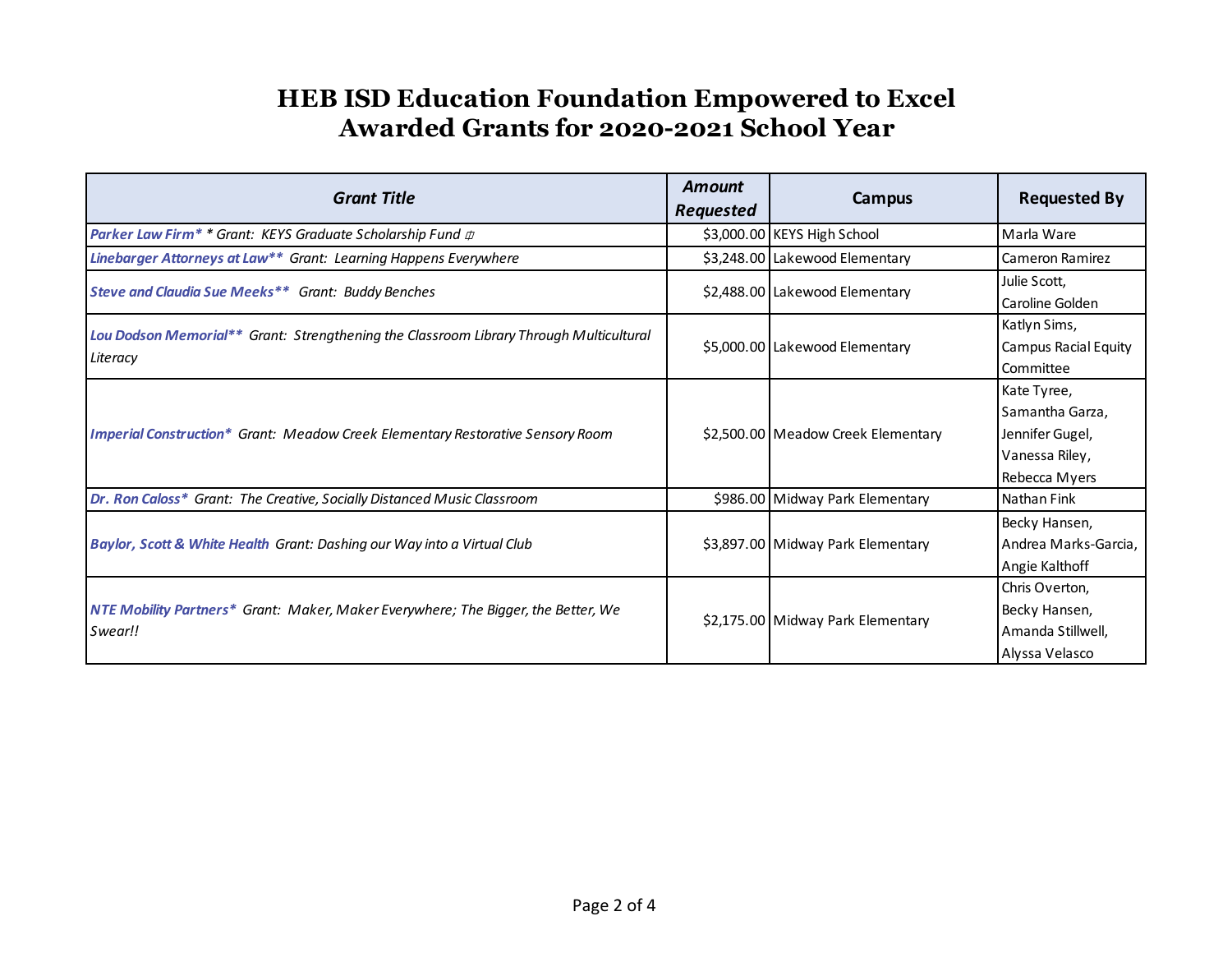| \$2,300.00<br>David and Joy Booe* Grant: Tech Savvy, Distinguished, and Musical<br>Schools<br>\$2,596.00<br>Mike and Margaret Collins** Grant: Culturally Responsive Classrooms in Music Education | <b>Campus</b>                                                                                                                                                                                             | <b>Requested By</b>                                                                                                                                                                                                                                                        |
|----------------------------------------------------------------------------------------------------------------------------------------------------------------------------------------------------|-----------------------------------------------------------------------------------------------------------------------------------------------------------------------------------------------------------|----------------------------------------------------------------------------------------------------------------------------------------------------------------------------------------------------------------------------------------------------------------------------|
|                                                                                                                                                                                                    | Bedford Heights, Donna Park,<br>Harrison Lane, Meadow Creek,<br>River Trails, Shady Brook, Shady<br>Oaks, Stonegate, Trinity Lakes,<br>Viridian, Wilshire Elementary                                      | Tonya McKenna,<br>Andrea Rodriguez,<br>Nicole Adcock,<br>Traci Finch,<br>Ali Claset,<br>Olivia Ramirez,<br>Alfonso Manzanera,<br>Shea Smith,<br>Katherine Bay,<br>Tauna Fink,<br>Rachel Militzer,<br>Morgan McLallen                                                       |
| Schools<br><b>Musical Instruments</b>                                                                                                                                                              | Bedford Heights, Donna Park,<br>Harrison Lane, Meadow Creek,<br>River Trails, Shady Brook, Shady<br>Oaks, Stonegate, Trinity Lakes,<br>Viridian, Wilshire Elementary<br>\$1,000.00 Shady Brook Elementary | Tonya McKenna,<br>Andrea Rodriguez,<br>Nicole Adcock,<br>Traci Finch,<br>Ali Claset,<br>Olivia Ramirez,<br>Alfonso Manzanera,<br>Shea Smith,<br>Katherine Bay,<br>Tauna Fink,<br>Nathan Fink,<br>Rachel Militzer,<br>Stacy Merritt,<br>Morgan McLallen<br>Rachael Militzer |